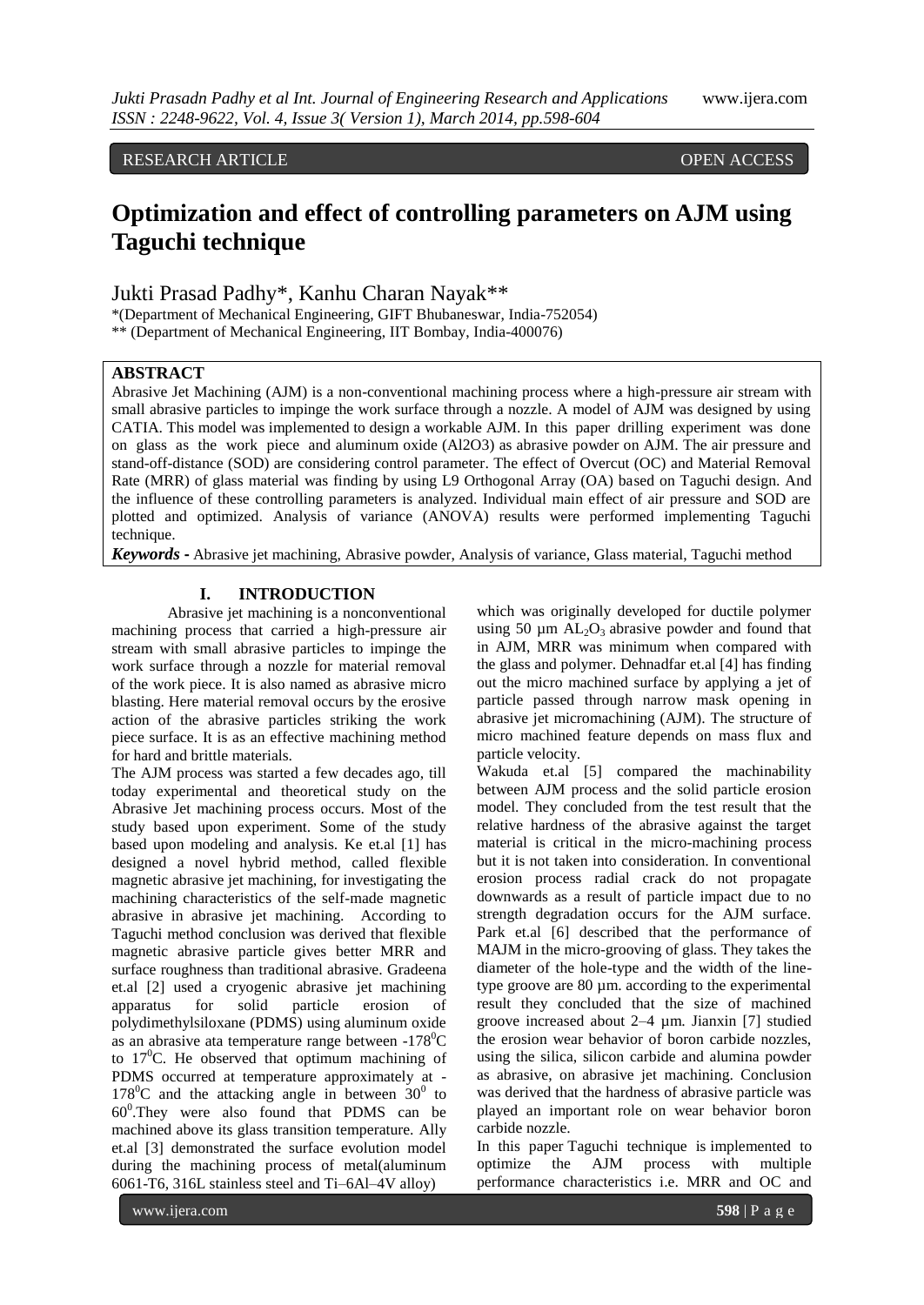evaluation of significant control parameters. The pressure, nozzle-tip-distance, abrasive grain size are select as a control parameter whereas the response of MRR and SR. Optimal parameter settings are carried out using this technique.

## **II. EXPERIMENTAL SCHEME**

## 2.1 Experimental set up

2.1.1 Nozzle and its holding arrangement

For holding the nozzle a holding arrangement was modelled as shown in Fig. 1(a). In the fabrication stainless steel alloy nozzle was used. Fig. 1(b) shows the designed and fabricated nozzle holding arrangement. The nozzle holder was made up of stainless steel sheet.





Figure 1 Nozzle holding arrangement; (a) model and (b) fabricated

### 2.1.2 Assembly of AJM

After completing all the component of AJM, assembly was done by taking different tool as per requirement. First modeled assembly then full assembly done as shown in Fig.  $2(a)$  and Fig.  $2(b)$ respectively.



Figure 2 Assemble set up of AJM (a)modeled assembly and (b) fabricated assembly

## 2.2 Setting of experimental parameters

The experimental parameter set up data are designed in the Taguchi method and finding the best response under optimum condition. It is used for estimating the individual factor contribution and also their interaction in the process response. It generates and analysis the main effect plot and interaction plot for signal to noise ratio, means, and standard deviations. In this experiment, a two factor and three levels setup (Table 1) is chosen with a total of nine numbers of experiments to be conducted and hence L<sup>9</sup> Orthogonal Array (OA) was chosen.

|  | Table 1 Factors or parameters and their levels |  |  |
|--|------------------------------------------------|--|--|
|--|------------------------------------------------|--|--|

| Factor   | Symbol | Unit | Level |     |     |
|----------|--------|------|-------|-----|-----|
|          |        |      |       |     |     |
| Stand of | (SOD)  | mm   | 0.6   | 0.8 | 1.0 |
| distance |        |      |       |     |     |
| Pressure |        | Bar  |       |     |     |

2.3 Experimentation

Experimental set up is shown in the Fig. 3. In this experiment nozzle diameter (2 mm), abrasive particle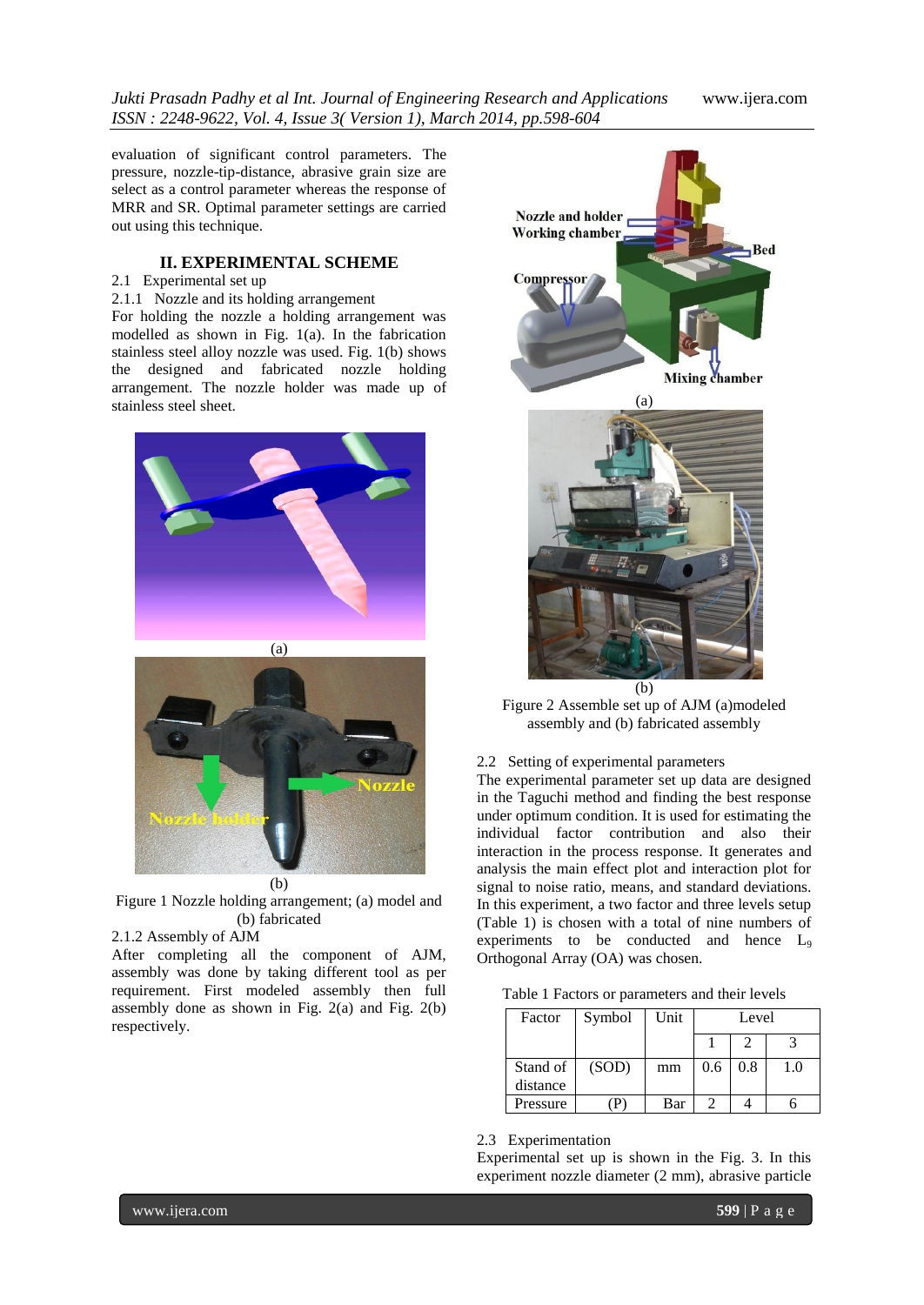size  $(50 \mu m)$  is kept constant. The machining parameter Stand of Distance(SOD) and Pressure (P) are varying (Table 1). For calculating initial and final weight electronic balance weight machine (SHINKO DENSHI Co. LTD, JAPAN, Model: DJ 300S.), with 0.001gm accuracy was used. The hole diameter of drilled glass piece, nozzle diameter before experiment and nozzle diameter after experiment was measured by tool maker microscope and optical microscope. In this experiment diameter of drilled hole was calculated by taking of the mean diameter of both the data two microscope.



Figure 3 Experimental set up

Atmospheric air used as a medium of carrier gas, aluminum oxide was used as an abrasive powder, stainless steel alloy nozzle. Glass was taken as a work piece. Properties of glass and abrasive particle are shown in Table 2 and Table 3 respectively.

| Chemical            | SiO <sub>2</sub><br>$(74\%)$ , Na <sub>2</sub> O  |  |  |  |  |
|---------------------|---------------------------------------------------|--|--|--|--|
| composition         | $(13\%),$ CaO $(10.5\%),$                         |  |  |  |  |
|                     | Al2O3(1.3%), $K_2O$                               |  |  |  |  |
|                     | $(0.3\%)$ , $SO_3$ $(0.2\%)$ ,                    |  |  |  |  |
|                     | $MgO$ ( 0.2%) $TiO2$                              |  |  |  |  |
|                     | $(0.01\%)$ Fe <sub>2</sub> O <sub>3</sub> (0.04%) |  |  |  |  |
| transition<br>Glass | $573^{\circ}$ c                                   |  |  |  |  |
| temperature         |                                                   |  |  |  |  |
| Density             | $2400 \text{ kg/m}^3$                             |  |  |  |  |
| Refractive index    | 1.518                                             |  |  |  |  |

Table 2 Properties of work piece (glass)

Table 3 Properties of abrasive particle, aluminum oxide

| Composition | $Al_2O_3$                       |
|-------------|---------------------------------|
| Appearance  | White solid                     |
| Odor        | Odorless                        |
| <b>Size</b> | $50\mu$                         |
| Density     | $3.95 - 4.1$ gm/cm <sup>2</sup> |
| Solubility  | In soluble in water             |

2.3.1 Material removal rate

During the process of machining the high velocity jet of abrasive air mixture is bombarded into the glass work piece .The each particle of abrasive powder removes material from work piece. The MRR is defined as the ratio of the difference of weight of the work piece before and after machining to the product of machining time and density of the material (1). Machining time is taken as 1min.

$$
MRR = \frac{Wb - Wa}{tx\rho} \tag{1}
$$

Whereas  $Wb = Weight of work piece before$ machining.

Wa = Weight of work piece after

machining

$$
\rho
$$
 =Density of glasswork piece

#### 2.3.2 Overcut

It is the distance by which the machined hole in the work piece exceeds the nozzle bore diameter size. During the process of machining AJM, cavity produced are always larger than the nozzle hole diameter this difference is called Overcut (OC). It becomes important for space application, when close tolerance components are required to be produced. OC is measured as half the difference of diameter of the hole produced in the work piece to the tool (2).

$$
OC = \frac{Dw - Dt}{2}
$$
 (2)

Whereas  $Dw =$  diameter of hole produced in the work piece and Dt = Diameter of tool After the machining of work piece using Taguchi design parameter setting in AJM, the observation data (L<sup>9</sup> OA) are represented in Table 4. Drilled hole of nine experiments by AJM are shown in Fig. 4.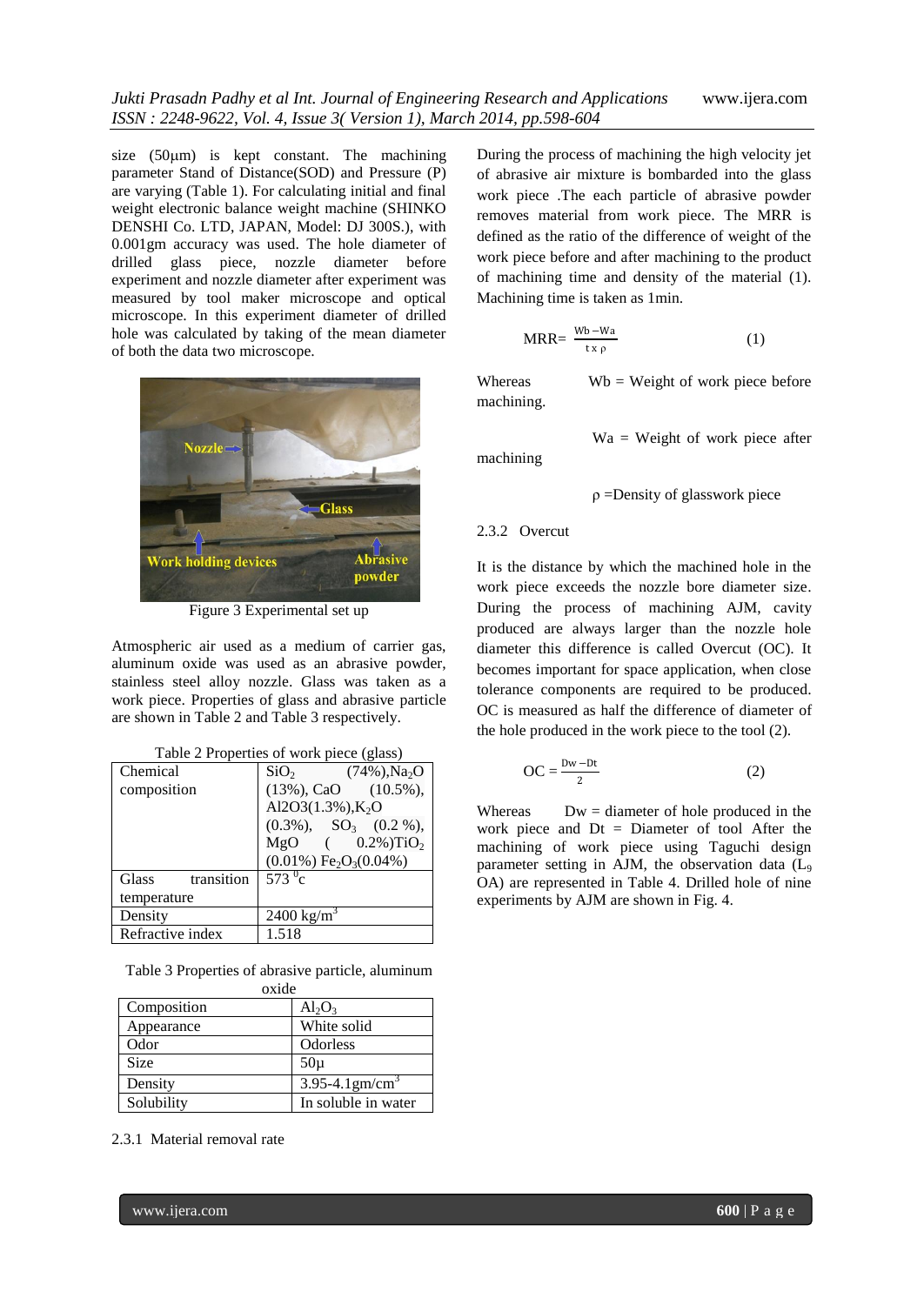| Run<br>no      | <b>SOD</b><br>(mm) | P(bar)         | <b>MRR</b><br>$\text{(mm}^3/\text{min})$ | OC(mm) |
|----------------|--------------------|----------------|------------------------------------------|--------|
| 1              | 0.6                | $\overline{2}$ | 1.667                                    | 0.1325 |
| $\overline{2}$ | 0.6                | 4              | 3.750                                    | 0.1825 |
| 3              | 0.6                | 6              | 7.083                                    | 0.4375 |
| 4              | 0.8                | $\overline{2}$ | 2.500                                    | 0.1450 |
| 5              | 0.8                | 4              | 5.833                                    | 0.3065 |
| 6              | 0.8                | 6              | 10.417                                   | 0.5075 |
| 7              | 1.0                | $\overline{2}$ | 2.083                                    | 0.1600 |
| 8              | 1.0                | 4              | 4.583                                    | 0.2065 |
| 9              | 1.0                | 6              | 7.917                                    | 0.4575 |

Table 4 Observation table  $(L_9 \text{ OA})$ 



Figure 4 Machined work piece (drilled hole)

#### **III. RESULTS AND DISCUSSION**

#### 3.1 Optimal parameter setting and ANOVA 3.1.1 MRR

The observed values of MRR are shown in Table 4. During the process of AJM, the influence of machining parameter like SOD and pressure has significant effect on MRR as shown in main effect plot for MRR in Fig 5. The pressure (p) is directly proportional to MRR in the range of 2 to 6 bar. This is expected because an increase pressure produces strong kinetic energy which produces the higher temperature, causing more material to erode from the work piece. The other factor SOD does not influence much as compared to pressure. It is clearly indicated from the above Fig. 5. at SOD 0.8mm the MRR was

maximum. It decreases with increase in SOD and also decreases with decrease in SOD. It suggests that the effect of one factor is dependent upon another factor. For high MRR, the optimal setting of parameters are; SOD at level 2 and pressure at level 3.



Figure 5 Main effect plot of MRR

The analysis of variances for means is shown in Table 5, which is clearly indicates that SOD of the nozzle is not important for influencing MRR and pressure (p) is the most influencing factors for MRR. The case of MRR, it is "Larger is better", so from this table it is clearly definite that pressure is the most important factor then SOD, From the % of contribution it is shown in the table 5.2 that the p has 87.87 % contribution, SOD have 9.59 % contribution and error comes 2.57% .

From the estimated model coefficient for means table 6, The  $R^2$  parameter indicates that the amount of variation observed on MRR is explained by the input factors.  $R^2 = 97.4$  % indicate that the model is able to predict the high accuracy response.  $R^2$  Adjusted is also called a  $R<sup>2</sup>$  modified that has been adjusted for the number of terms in the model. If unwanted terms are included in the model,  $R^2$  (=97.4 %) can be artificially high, but  $R^2$  adjusted (=94.8 %.) may be smaller. In the modeling, the standard deviation of errors  $S = 0.6734$ .

Comparing the p-value with the  $\alpha$ -value (= 0.05), it is observed that if the p-value is less than or equal to  $α$ , then the effect is significant otherwise it is not significant. From the above figure it is indicates that SOD and P both are significant.

In Fig. 6(a), contour plot of MRR (SOD verses P) shows that the MRR is maximum when pressure is maximum and MRR is maximum when SOD is in the range 0.7 to 0.9mm. From the surface plot of Fig 6(b), shows that MRR is increases rapidly with pressure and MRR are maximum in the region of SOD (0.75-0.9 mm).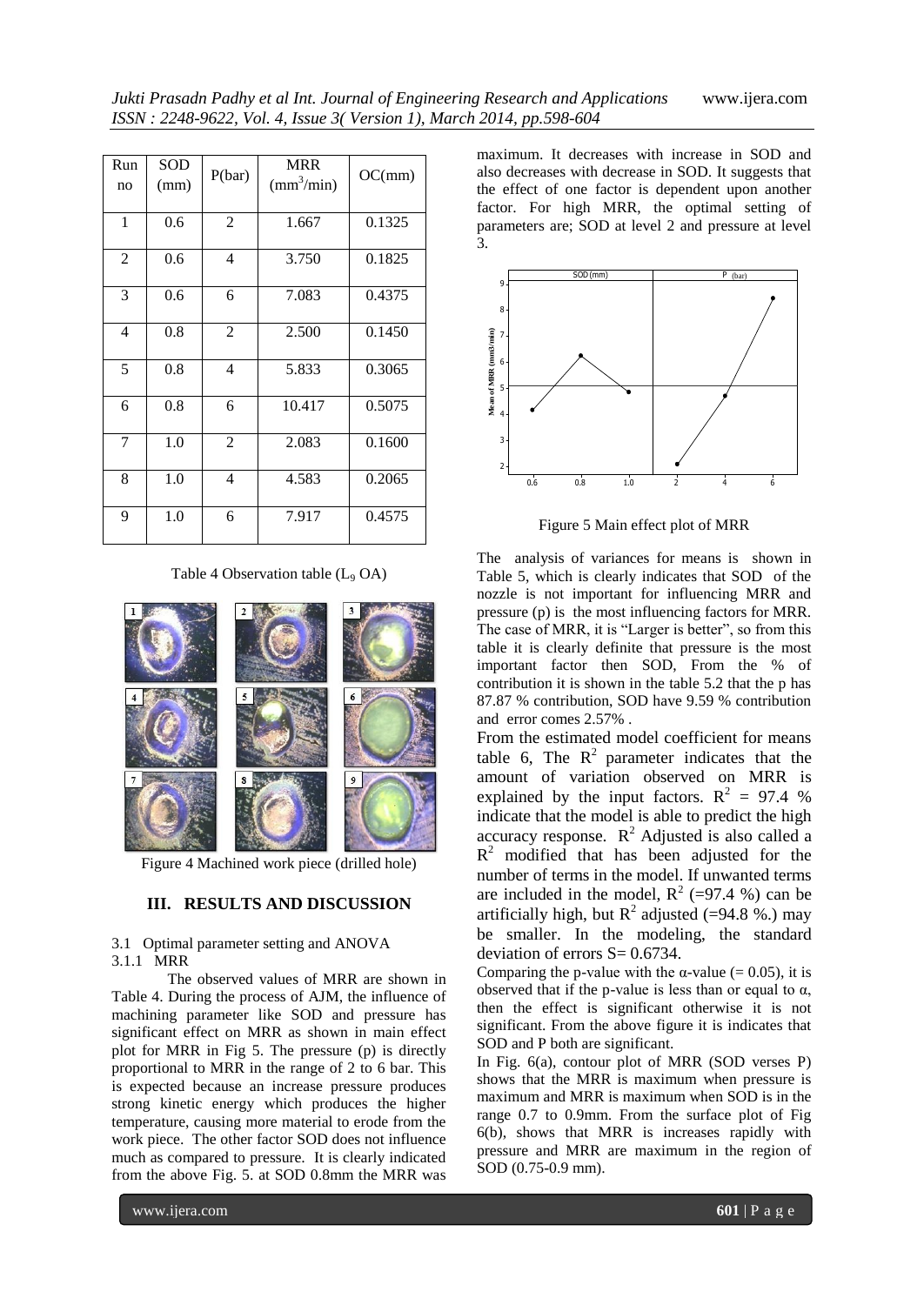#### 3.1.2 OC

The observed values of OC are shown in Table 4. During the process of AJM, the influence of machining parameter like SOD and pressure has significant effect on OC, as shown in main effect plot for OC that is Fig. 7.



Figure 6 (a) Contour plot and (b) surface plot for MRR

Table 5 Analysis of variance for MRR

| Source                | DF | Seq SS | Adj MS  | F     | P     | % Contribution |
|-----------------------|----|--------|---------|-------|-------|----------------|
| <b>SOD</b>            |    | 6.752  | 3.3758  | 7.44  | 0.045 | 9.59           |
|                       |    | 61.847 | 30.9234 | 68.19 | 0.001 | 87.84          |
| <b>Residual Error</b> |    | 1.814  | 0.4535  |       |       | 2.57           |
| Total                 |    | 70.413 |         |       |       |                |

| Term                                                  | Coef      | SE Coef | т        | P     |  |  |  |
|-------------------------------------------------------|-----------|---------|----------|-------|--|--|--|
| Constant                                              | 5.0926    | 0.2245  | 22.686   | 0.000 |  |  |  |
| SOD 0.6                                               | $-0.9259$ | 0.3175  | $-2.917$ | 0.043 |  |  |  |
| SOD 0.8                                               | 1.1574    | 0.3175  | 3.646    | 0.022 |  |  |  |
| P <sub>2</sub>                                        | $-3.0092$ | 0.3175  | $-9.479$ | 0.001 |  |  |  |
| $P_4$                                                 | $-0.3706$ | 0.3175  | $-1.167$ | 0.308 |  |  |  |
| $S = 0.6734$<br>$R-Sq = 97.4%$<br>$R-Sq(adj) = 94.8%$ |           |         |          |       |  |  |  |

The pressure (p) is directly proportional to OC in the range of 2 to 6 bar. This is expected because an increase pressure produces strong kinetic energy which produces the higher temperature, causing more material to erode from the work piece and also make OC higher. The other factor SOD also influences on the OC. It is clearly indicated from the above figure at SOD 0.8mm the OC was maximum. It decreases with increase in SOD and also decreases with decrease in SOD. To minimize the OC, The optimal settings of parameters are; both SOD and pressure is at level 1.

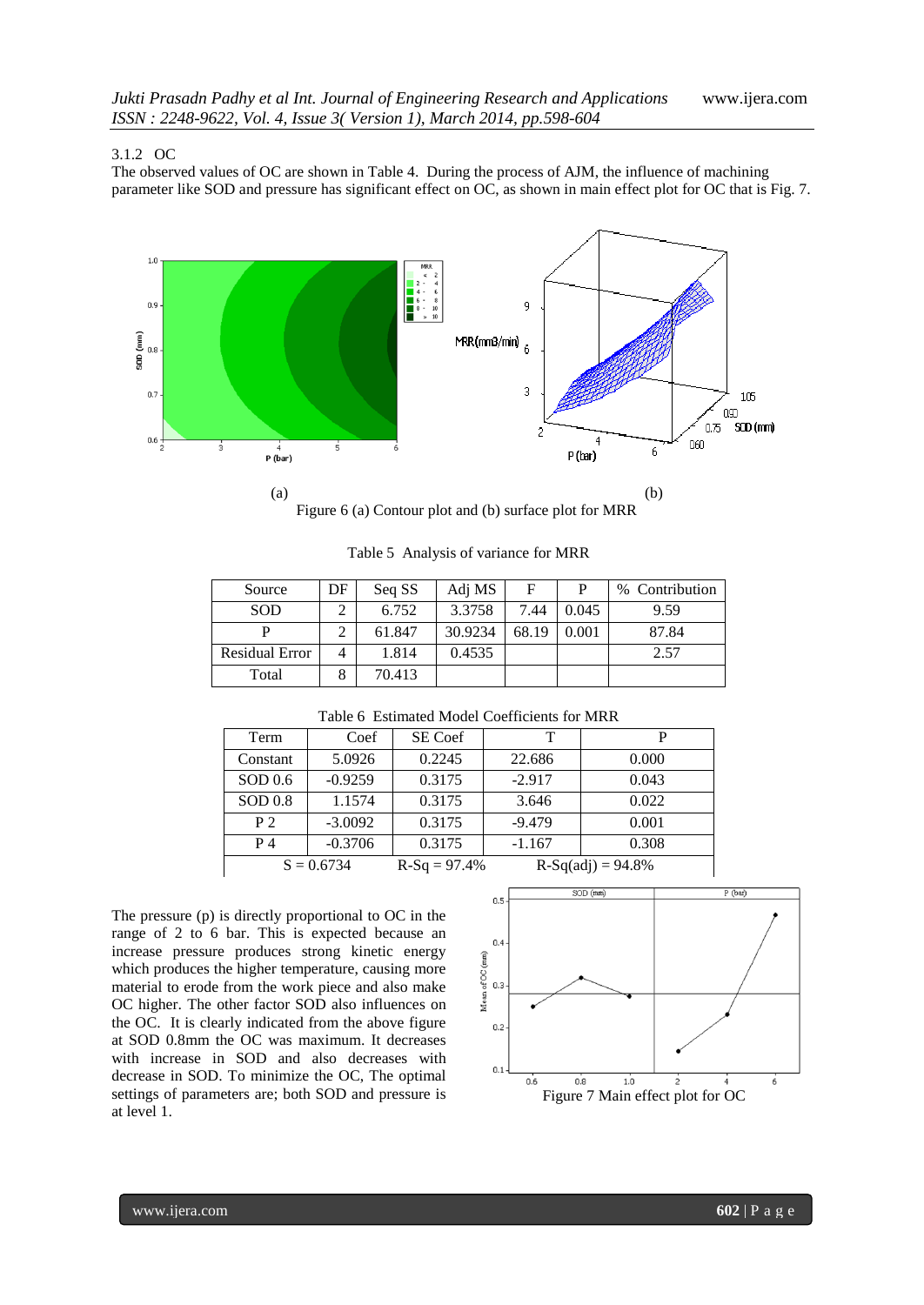The analysis of variances for the factors is shown in Table 7 .which is clearly indicates that both SOD of the nozzle and pressure also important for influencing OC. From the % contribution of p has 93.47 %.SOD have 4.12 % contribution and error comes 2.41 % .



From the estimated model coefficient for Table 8. The  $R^2$  parameter indicates that the amount of variation observed on MRR is explained by the input factors.  $R^2 = 97.6$  % indicate that the model is able to predict the high accuracy response.  $R^2$  Adjusted is also known as a  $R^2$  modified that has been adjusted for the number of terms in the model. If unwanted terms are included in the model,  $R^2$  (97.6 %) can be artificially high, but  $R^2$ adjusted (=95.2 %.) may be smaller. In the modeling, the standard deviation of errors  $S = 0.03278$ .

| Source                               | DF | Seq SS   | Adj MS   | F     | P        | % Contribution |
|--------------------------------------|----|----------|----------|-------|----------|----------------|
| <b>SOD</b>                           | 2  | 0.007331 | 0.003666 | 3.41  | $0.137*$ | 4.12%          |
| P                                    | C  | 0.166404 | 0.083202 | 77.42 | 0.001    | 93.47 %        |
| <b>Residual Error</b>                | 4  | 0.004299 | 0.001075 |       |          | 2.41 %         |
| Total                                | 8  | 0.178034 |          |       |          |                |
| * Indicates the insignificant factor |    |          |          |       |          |                |

Table 7 Analysis of variance for OC

Table 8 Estimated Model Coefficients for OC

| Term                                         | Coef       | SE Coef | т        | P     |  |
|----------------------------------------------|------------|---------|----------|-------|--|
| Constant                                     | 0.28172    | 0.01093 | 25.781   | 0.000 |  |
| SOD 0.6                                      | $-0.03089$ | 0.01545 | $-1.999$ | 0.116 |  |
| SOD 0.8                                      | 0.03794    | 0.01545 | 2.455    | 0.070 |  |
| P <sub>2</sub>                               | $-0.13589$ | 0.01545 | $-8.793$ | 0.001 |  |
| $P_4$                                        | $-0.04989$ | 0.01545 | $-3.228$ | 0.032 |  |
| $S = 0.03278$ R-Sq = 97.6% R-Sq(adj) = 95.2% |            |         |          |       |  |

Comparing the p-value with the  $\alpha$ -value (= 0.05), it is observed that if the p-value is less than or equal to  $\alpha$ , then the effect is significant otherwise it is not significant. From the above figure it is indicates that SOD is insignificant and P are significant.

From the above contour plot of OC Fig 8(a), (SOD verses P) shows that the OC is minimum when

pressure is in between 2-3 bar and OC is maximum when SOD is in the range 0.7 to 0.9 mm. From the above surface plot Fig 8(b), shows that see that OC is increases rapidly with pressure and OC maximum in the region of SOD (0.75-0.9 mm).